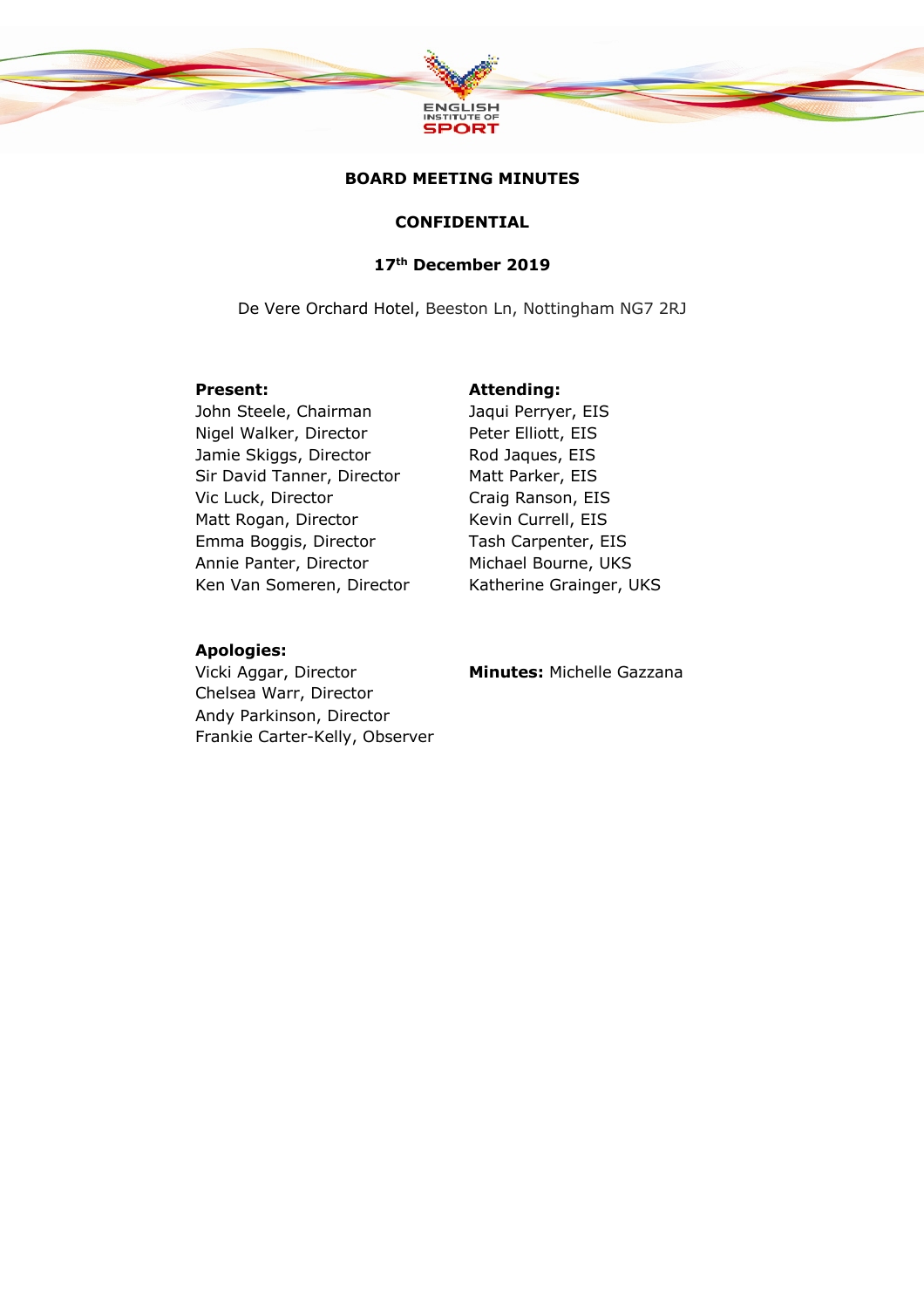

## **1 General Action**

## **1.1 Chair's Welcome**

The Chair, John Steele (JS) welcomed the board to the board meeting and informed the board that Katherine Grainger (KG) and Michael Bourne (MB) were attending as observers. He also welcomed new board member Emma Boggis (EB) and confirmed the appointment of the other new member Andy Parkinson (AP), and observer Frankie Carter-Kelly (FCK).

# **1.2 Apologies**

Andy Parkinson (AP), Frankie Carter-Kelly (FCK), Chelsea Warr (CW) and Vicki Aggar (VA) had sent their apologies.

# **1.3 Conflicts of Interest**

Emma Boggis (EB) registered her interests including being a Nonexecutive member of the British Paralympic Association board.

#### **1.4 Minutes of the last meeting**

The minutes of the last meeting were declared to be correct.

#### **1.5 Matter's Arising – summary of actions**

The issue of the reduction in capital funding from Sport England remained ongoing and would do so until a satisfactory outcome. KG acknowledged this point.

Nigel Walker (NW) informed the board that the potential name change had been taken to HPSAG and had been signed off in June 2019. NW concluded that the EIS would submit their strategy for Paris 2024 to UK Sport under the EIS' new name.

JS acknowledged the importance of the EIS' presence and site branding and stated that this would be a matter to work on beyond Paris.

#### **1.6 Chair's Update**

JS welcomed KG to the board meeting and asked if she could provide the EIS with an update on UK Sport.

KG thanked JS and the board for their welcome and informed the board of the current period of change at UK Sport since Sally Munday's (SM) appointment in September 2019. KG added that SM was in the process of strengthening relationships between the organisation and the sports.

KG informed the board that two long-serving board members had stepped down from their positions on the UK Sport board and that UK Sport had been in the process of recruiting two more board members, which had been deferred due to the recent general election.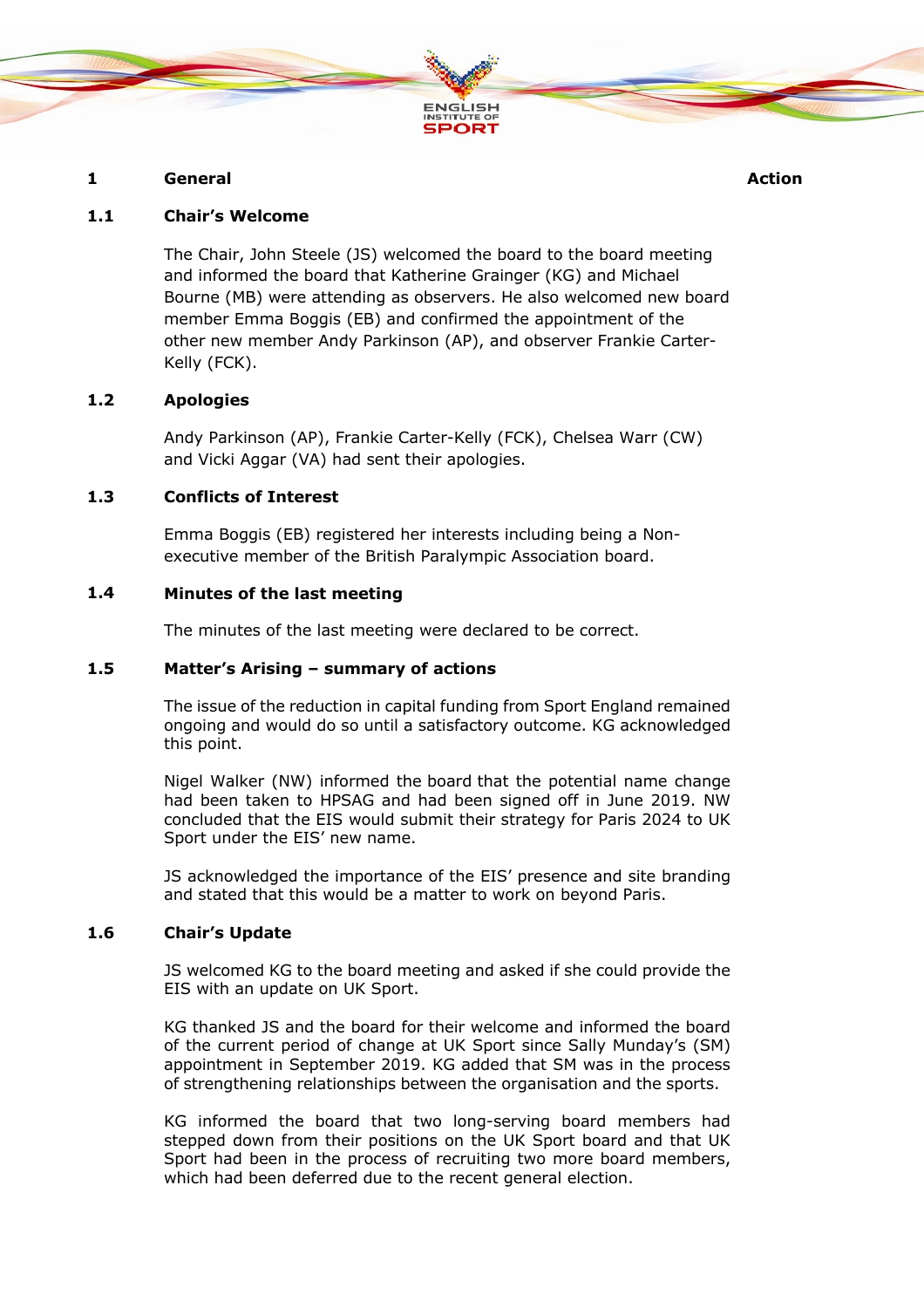

KG concluded by adding that she felt positive in the recent change in government and what it would mean for High Performance sport in the lead up to Tokyo 2020.

#### **2 Financial**

#### **2.1 Financial update**

JSk informed the board that the EIS continued to grow their practitioner base meaning this would cause added pressure on the EIS' finances given the current charging structure.

JSk brought to the board's attention the shortfall in vacancy assumptions and of the position that the EIS would find themselves in, in the area of vacancies at year-end. JSk assured the board that compensating factors had been put in place to offset this to bring the budget to a break-even at year-end and that every vacancy underwent a process of scrutiny by the Senior Leadership Team on a monthly basis.

JSk informed the board of the YTD underspend in the Learning and Development budget and added that there was significant spend throughout the remainder of the financial year in this area, much of which was already committed.

JSk revisited the ongoing potential pension increase contribution and stated that it was one to highlight as a risk. JSk added that the outcome of this would be brought to board in March 2020 when the outcome would be known.

A full budget for the final year of the cycle would be brought to the next meeting for approval. The risk around fewer vacancies than planned was noted. Board questioned the risk and asked if there were parameters set in place, to which NW assured board that he and JSk were in regular conversation over the risks involved and would inform board ahead of **Action JSk** March if the situation declined.

JSk highlighted how tight year 4 of the Performance Innovation budget was. In response, DT asked that board be updated at the next board meeting. **Action JSK**

## **2.2 Commercial Activity**

Tash Carpenter (TC) informed the board of the current commercial activity throughout the organisation since the board last met. TC stated that commercialisation remained challenging, but some momentum had been built up and added that a partnership deal had recently been confirmed; and that two nutrition endorsements were in the latter stages of being confirmed.

TC presented three options to the board and added that she was seeking direction on the long-term position of commercialisation within the EIS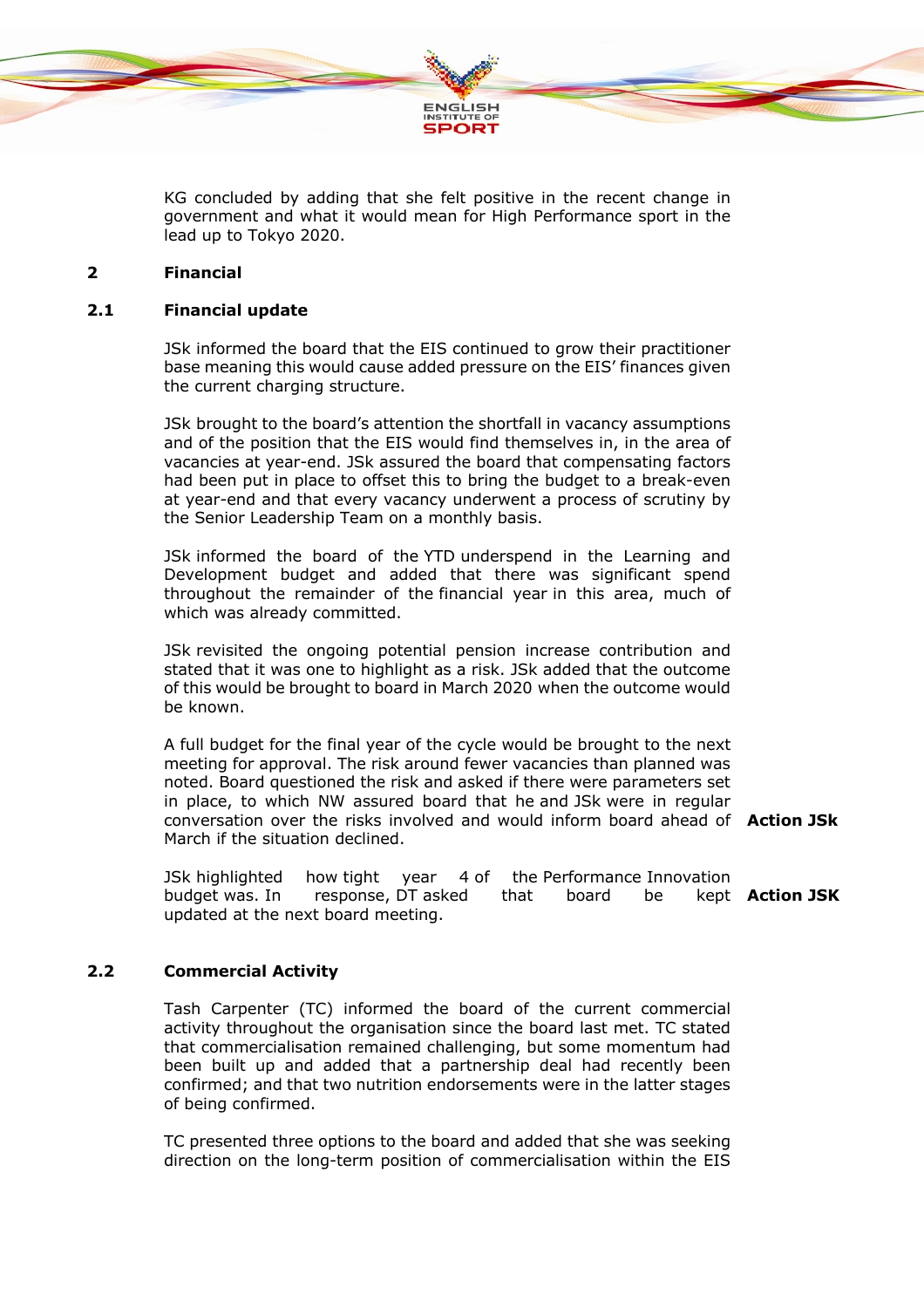

in order to write the strategy for the next cycle and referred to the accompanying paper in Appendix 13 of the board pack.

TC outlined the 3 proposed options for board to consider. They were:

- 1. Doing the basics better, which would mean a move backwards but would ensure that the EIS' undertakings were legal, ethical and would make best efforts to protect IP.
- 2. Exploring immediate opportunity and ensuring future protection. This would be all of option 1 plus a more deliberate focus on natural strengths.
- 3. Proactive commercialisation, which would mean a far more aggressive approach to what the EIS had done in the past and would require a separate commercialisation team.

The board favoured option 2 but asked that it be future proofed and for the budget to be assessed in greater detail.

It was decided that a more detailed outline of this proposal would be **Action TC** brought back to board in March 2020.

# **3 Governance**

#### **3.1 Risk Register & Assurance Map**

JSk advised that no significant changes had been made to the risk register since the last meeting.

JSk added that the EIS' position with Nike branded kit was not added as a risk as the EIS was not sponsored by the brand nor did it have any significant association with the brand.

The board suggested that TC look into a more proactive procurement process to align more with the EIS' values should the EIS associate themselves with brands in the future.

JSk presented the Risk Assurance Map to the board and informed them that the map had been used by the EIS' new internal auditors as a way to assess the levels of control to mitigate each risk.

JSk informed the board that there were no risks with a red assurance rating at present and that the 3 ambers on the register were in relation to the following:

- Pension
- Recruiting and retaining the best employees
- Impact of the UK leaving the EU

JSk assured the board that the EIS were looking at their strategy for the Paris cycle to mitigate the first two risks and the overall risk of leaving the EU was thought to be low for the EIS.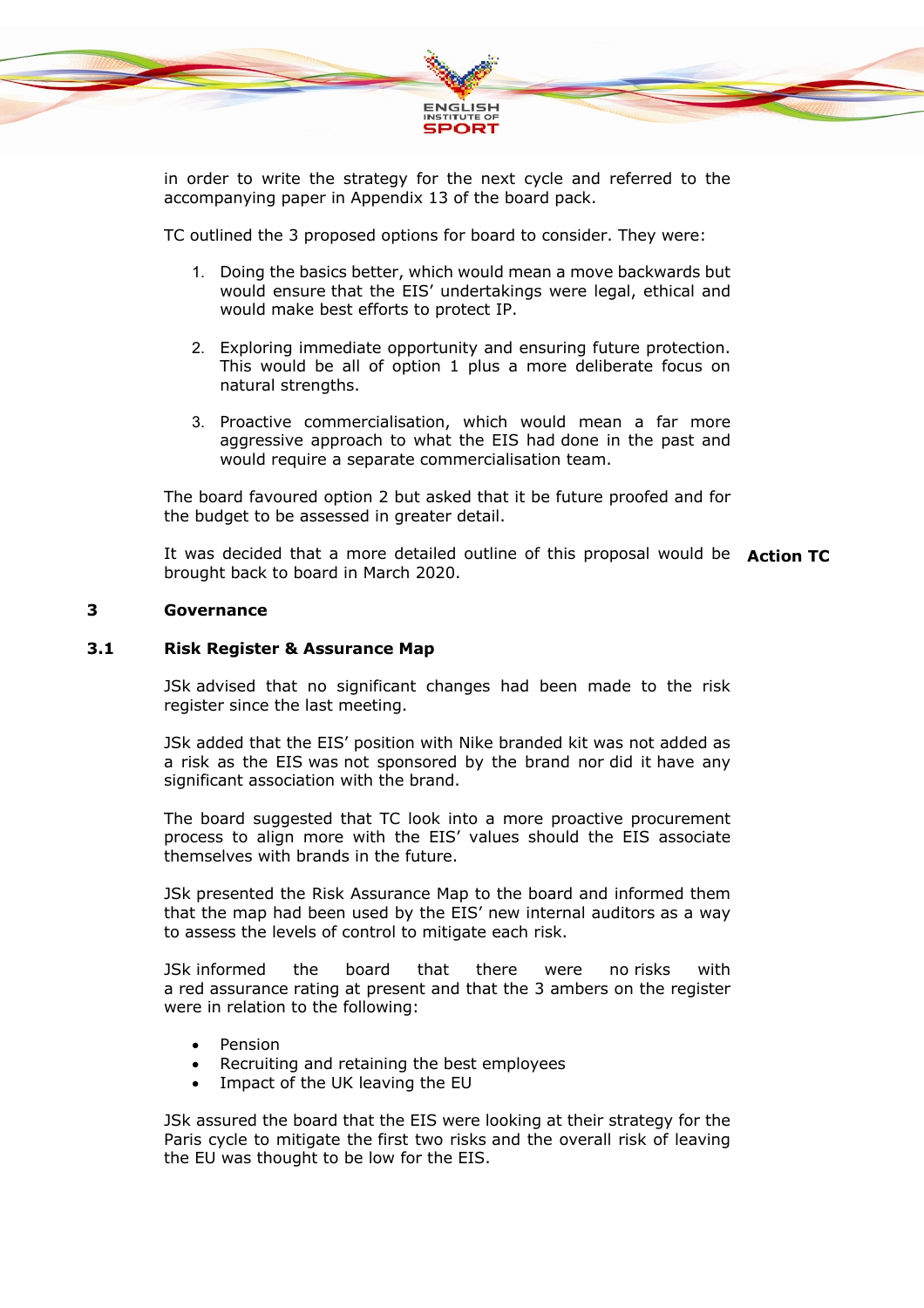

The board discussed 'recruiting and retaining the best employees' and questioned if there had been work done around IP, adding that this was a different risk that needed to be acknowledged. Jaqui Perryer (JP) informed the board of the recent work that had been done around the EIS' new Conflicts of Interest Policy to which the board added that recommendations and actions with UK Sport to tighten up covenants **Action JP** would be beneficial to the EIS.

## **3.2 GARC Update**

Vic Luck (VL) updated the board of the recent cyber security presentation from the National Cyber Security Centre, which scrutinised the EIS' risks and added that there were to be a programme in place and additional work to do to secure accreditation on certain cyber issues. VL stated that this was an area in which the EIS required a certain skillset and that when it came to looking at the next cycle's strategy, data and analytics would be an area in which the EIS would need to look more closely at.

VL added that the EIS have GDPR in focus and an update would be brought to the March GARC meeting. In addition, a board member would need to be identified as a point of escalation for the data protection officer.

VL informed the board of the discussion about the financial reserves policy for UK Sport and that the conclusion drawn was that the EIS should consider creating its own reserves by putting aside a sum from its **Action JSk** next award.

## **3.3 Approvals**

JSk presented the following for approval by board:

- VL's role as board representative to the Group Audit and Risk **Committee**
- Board Terms of Reference update a change to 12 board members
- Board Code of Conduct update

The board agreed that the above were approved.

#### **3.4 Remuneration Committee update**

VL informed the board that the Remuneration & Nomination Committee had met on the 29th November and added that the Board Skills Matrix would be revisited in more depth once the EIS' Paris strategy had been submitted. This was to ensure the board had appropriate expertise based upon the EIS strategy.

JP stated that the board effectiveness proposal from the Sport Recreation Alliance had been explored and that it was probable it would be carried out as a learning day in conjunction with June 2020 board.

JP added that the EIS' Senior Leadership Team had undergone work on diversity, outlined in the accompanying Remuneration & Nomination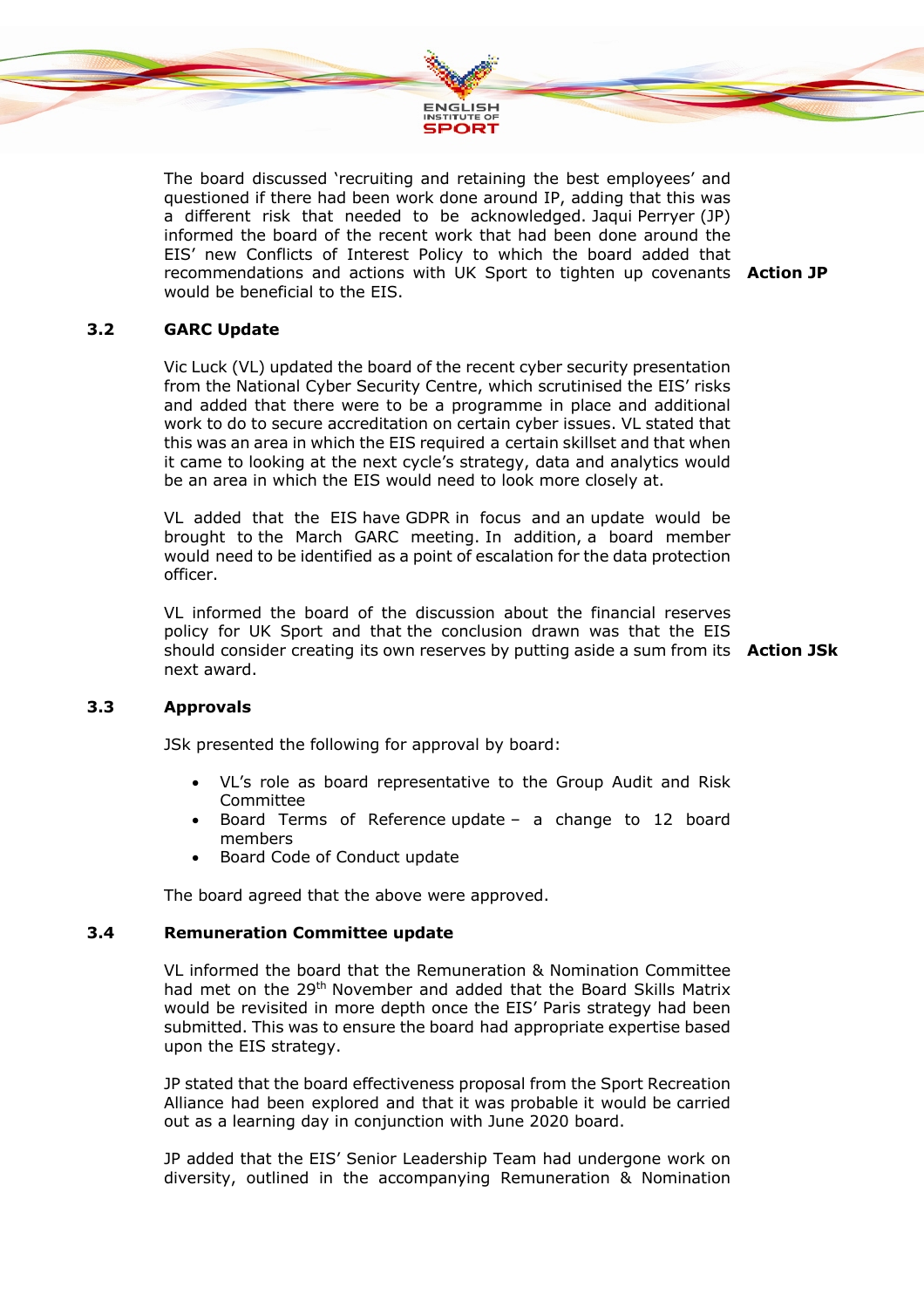

Committee board paper, however, it was still exploring what the EIS as an organisation could address incrementally to improve its diversity.

The board suggested that the EIS engage its sporting partners on how to address ethnicity and should engage with Sally Bolton (SB) at UK Sport when decided.

#### **4 Strategy**

# **4.1 National Director Update & Mission Control Report**

NW informed the board that the employment tribunal with Taekwondo had been settled and that Taekwondo would be required to reach a settlement with the complainant.

NW added that the day set aside for Mission Control had been utilised as a Paris Planning day where the independents were invited to comment on aspects of the individual strategy plans.

#### **4.2 Reward and Recognition**

JP presented to the board work undertaken as part of the Reward & Recognition review and outlined the objectives and principles involved and asked for the board's view on the following 3 options:

- Option 1: Implement recommendations across the board at 100% of market median pay.
- Option 2: Implement recommendations across the board at 95% of market median pay.
- Option 3: Implement an approach to match changes in pay levels to the question of turnover/attraction where the EIS most need it. Specifically, to consider level 1 and 2 practitioner roles as a training grade for the first 4 years.

JP added that other pay factors would need to be considered, such as annual cost of living increase and other salary payments.

The board favoured option 2 but requested visibility over the breakeven position and for JP to bring back further costing to March board. The board thanked JP for her on-going work around the Reward and Recognition piece.

**Action JP**

## **4.3 Individual Director Update**

Craig Ranson (CR) informed the board of the PDMS roll out to Super League Netball and added that James Bell (JB), Head of Mental Health, had resigned from UK Sport and that a proposal with funding would be going to UK Sport for a replacement through until the end of the cycle. CR concluded with an update on Respiratory Health and The Female Athlete.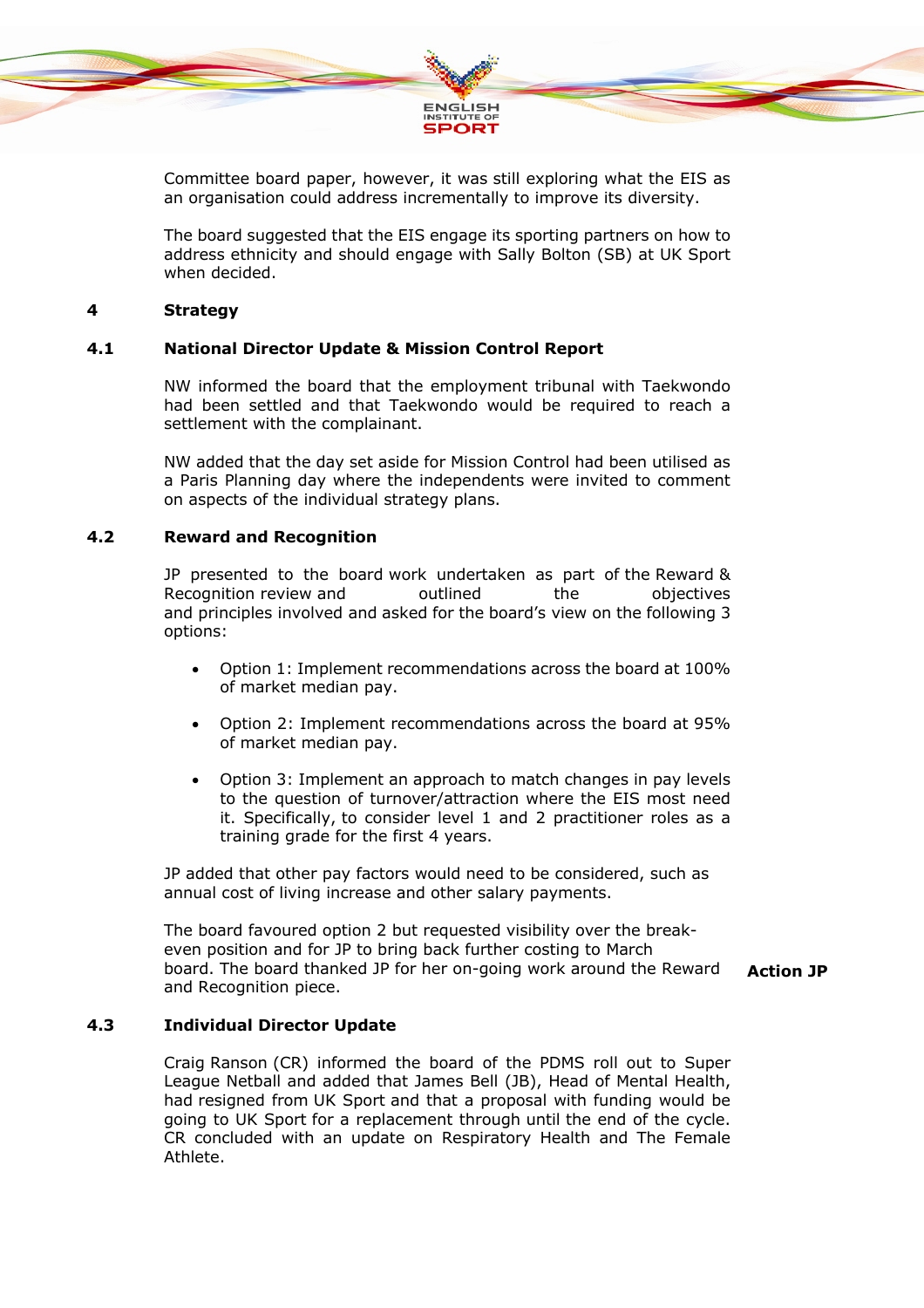

Matt Parker (MP) informed the board that from now until Tokyo 2020 was the key delivery phase for Performance Innovation and touched on the projects placed in sports, including those remaining from now until Tokyo.

Kevin Currell (KC) provided an update on Project Theta and informed the board of all funded Paralympic sports that had been engaged through the project. KC stated that MP, CR and himself were in regular contact with the BOA around heat, humidity and travel in the lead up to Tokyo.

JP informed the board that the EIS were recruiting a new Head of Learning and Development and added that the EIS had recently run their annual anomalies process in November. JP concluded by stating that recruitment training sessions had been rolled out across the organisation with positive feedback from all staff.

TC referred to the Communications Report provided in the board pack and reminded board of the recent trial with a digital agency. TC confirmed that this work had developed well and that the EIS would continue to use their services with another review to take place postgames.

Peter Elliott (PE) informed the board that a significant piece of work around the multi-sport review in conjunction with the review on the IRU. PE added that the EIS site, Holme Pierrepoint, had an extension approved with work to start in the new year, and concluded by informing the board of Birmingham City Council's plans for the current Birmingham EIS site during the Commonwealth Games.

Rod Jaques (RJ) updated the board on the ongoing good medical governance process and informed the board of the work underway around concussion management.

JS acknowledged RJ's ongoing work around good medical governance and thanked him for his exceptional efforts.

On behalf of the board JS commended the Senior Leadership Team's constant hard work towards Tokyo whilst managing their Paris Strategy submission in parallel.

## **4.4 HoPS Evaluation Update**

Stuart Pickering (SP) joined board and presented Phase II of the HoPS evaluation, which provided board with an overview of the level of engagement and speed of response by the HoPS. SP stated that 12 PDs, 12 Senior coaches, 15 HoPS and 43 practitioners had taken part in the evaluation made up of face to face interviews, online questionnaires and both online and over the phone interviews.

SP identified that through this method of qualitative research, the HoPS role was seen as critical within the system.